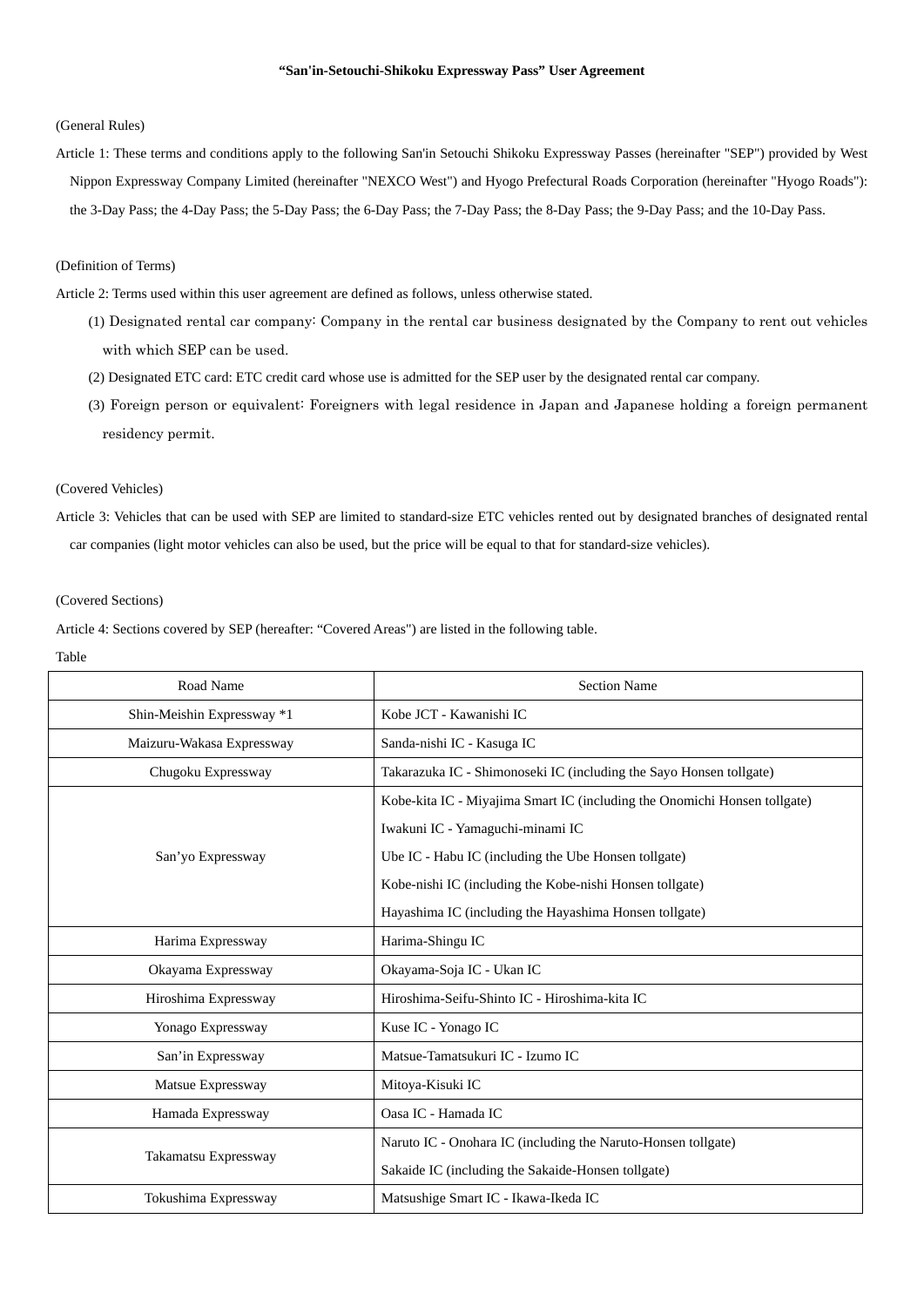|                               | Mishima-Kawanoe IC - Ozu IC              |
|-------------------------------|------------------------------------------|
| Matsuyama Expressway          | Iyo-Komatsu IC                           |
|                               | Ozu-Kitatada IC - Seiyo-Uwa IC           |
| Kochi Expressway              | Shingu IC - Susaki-higashi IC            |
| Bantan Renraku Road           | Hanada Honsen tollgate - Wadayama IC     |
| Kita-Kinki Toyooka Expressway | Tozaka IC - Santo IC                     |
| (Tozaka Tunnel)               |                                          |
| Hiroshima Iwakuni Road        | Hatsukaichi IC - Otake IC                |
| Hiroshima Kure Road           | Niho IC - Kure IC                        |
| Yasugi Road                   | Yonago-nishi IC - Higashi-Izumo IC       |
| Gotsu Road                    | Gotsu IC - Hamada-higashi IC             |
| Imabari-Komatsu Road          | Iyo Komatsu-kita IC - Imabari Yunoura IC |

\*1 This road and the section will be included in the area covered by the passes for applications made from April 1, 2019 onwards.

\*2 Smart IC may have restrictions on vehicle type and usage time.

## (Covered Road Use)

Article 5: SEP applies to road use as follows. Road use not listed is not covered by SEP and requires separate payment. As far as listed road use is concerned, there is no limit on the number of uses, provided that use occurs within the registered period designated in Article 6.

- (1) Road use entering and exiting IC within Covered Areas.
- (2) In case of road use entering from an IC within a covered area and exiting on an IC outside of Covered Areas, or entering from an IC outside of Covered Areas and exiting on an IC inside a covered area, road use between the IC within a covered area that was entered or exited and the terminal IC within the covered area during this road use (Additional toll fees are governed by Article 9, Paragraph 2., Item (2).).

### (Covered Period)

Article 6: SEP may be used from March 25, 2017 until such date as otherwise defined by NEXCO West (hereinafter the "Effective Period"). Within the Effective Period, SEP may be used during the periods shown in the table below for the respective, pre-registered 3-Day, 4-Day, 5-Day, 6-Day, 7-Day, 8-Day, 9-Day or 10-Day options. Note that period during which applications for each option are accepted is the same as the Effective Period. However, if an application is made whereby the duration of use exceeds the Effective Period, then any travel outside the Effective Period will not be covered by the SEP.

Table

| Type    | Duration                       |
|---------|--------------------------------|
| 3 days  | Maximum of 3 consecutive days  |
| 4 days  | Maximum of 4 consecutive days  |
| 5 days  | Maximum of 5 consecutive days  |
| 6 days  | Maximum of 6 consecutive days  |
| 7 days  | Maximum of 7 consecutive days  |
| 8 days  | Maximum of 8 consecutive days  |
| 9 days  | Maximum of 9 consecutive days  |
| 10 days | Maximum of 10 consecutive days |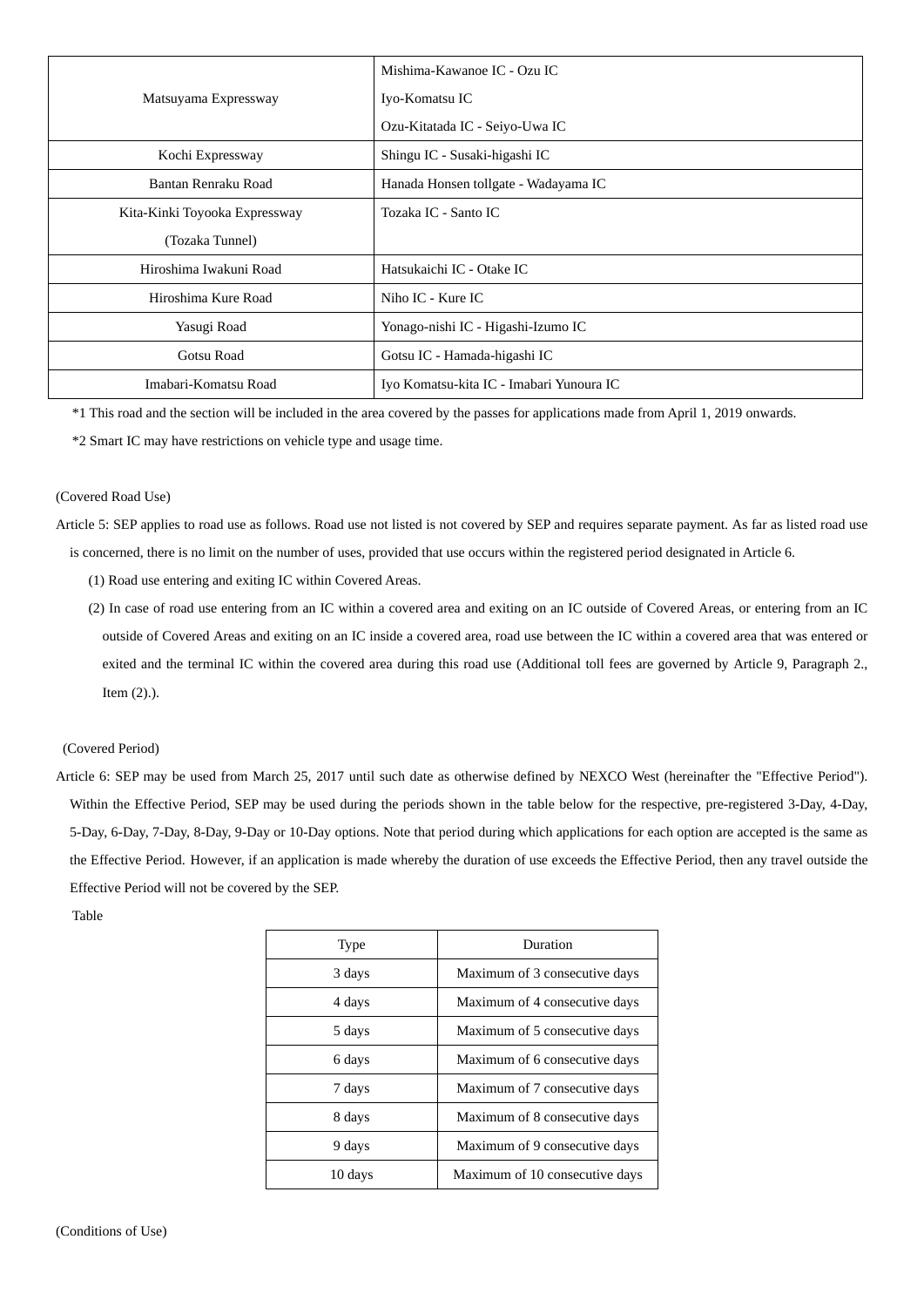Article 7: In order to use SEP on highways, all of the below requirements must be met.

- (1) Being a foreign person or equivalent.
- (2) Carrying a passport or permanent residency card proving the preceding requirement.
- (3) Carrying a driver license proving the ability to drive in Japan.
- (4) Using a designated ETC card.
- (5) Consenting to this user agreement.

(Usage)

Article 8:

- 1. Please rent a vehicle from a designated rental car company and pick up your designated ETC card. Also, please apply through a counter at a designated branch of the designated rental car company.
- 2. Please observe relevant laws and regulations and ETC usage instructions, and drive highways with the ETC-specific passage at entrances by using the above-mentioned vehicle and designated ETC card. In case of closed ETC lanes at entrances, take a road ticket and proceed on a general lane, then go to a general lane (staffed or with an automated payment machine) at the exit, using your road ticket and designated ETC card for payment.

In case of closed ETC lanes at exits, go to a general lane (staffed or with an automated payment machine), and use your designated ETC card.

3. At tollgates with highway use instruction panels showing road fees, on on-board ETC device monitors and via ETC device voice output, hypothetical fees that would occur if SEP were not used will be announced, but as long as the SEP coverage requirements are satisfied, the announced fees will not be applied.

4. At the end of your travel, please return your vehicle and designated ETC card to the designated rental car company.

(Pricing)

Article 9:

1. SEP pricing follows the table below.

| Type    | <b>Selling Price</b> |
|---------|----------------------|
| 3 days  | 6,100 Yen            |
| 4 days  | 7,100 Yen            |
| 5 days  | 8,100 Yen            |
| 6 days  | 9,200 Yen            |
| 7 days  | 10,200 Yen           |
| 8 days  | 11,200 Yen           |
| 9 days  | 12,200 Yen           |
| 10 days | 13,200 Yen           |

2. For usage not covered by SEP, payment of toll fees according to the following items is required. Charged usage fees are displayed on highway use instruction panels.

(1) In case of use of roads not listed in Article 4, road use not covered by Article 5, or road use outside of the registered period according to